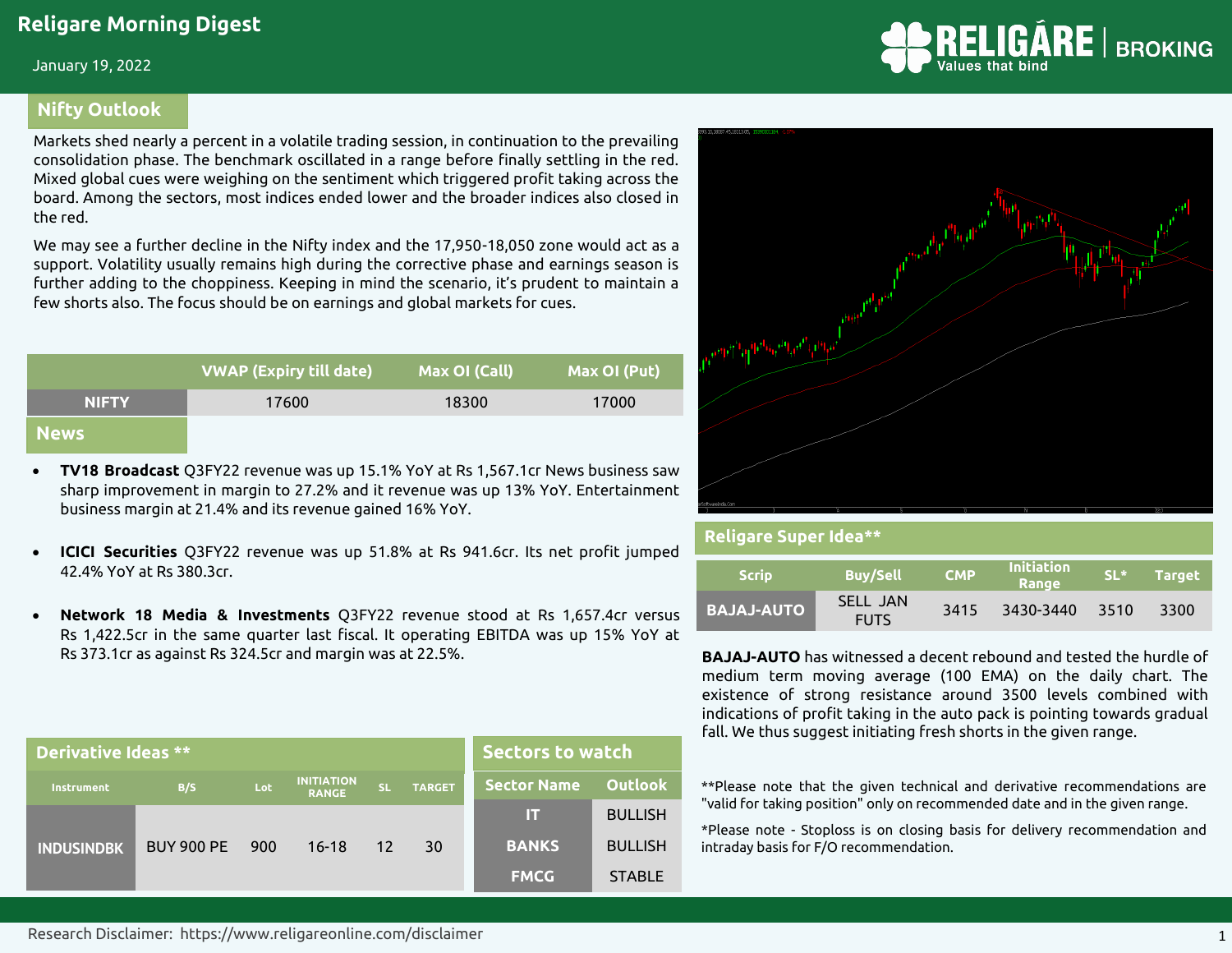

#### **Derivative Ideas**

**INDUSINDBK** shed 2.27% and closed at 899.65 on 18th Jan. After the recent upmove, the scrip is showing profit taking along with its pack. However we feel the retracement to extend till 880 levels in the short term. We recommend to go Short in INDUSINDBK with PE option.

**Strategy:-** BUY INDUSINDBK 900 PE @ 16-18, SLOSS AT 12, TRGT 30.

| FII & DII Cash Segment (Rs. in Cr.) |         |            | <b>Trade Stats</b> |                |                           |                                |
|-------------------------------------|---------|------------|--------------------|----------------|---------------------------|--------------------------------|
| <b>Category</b>                     | Amt.    | <b>MTD</b> | <b>FYTD</b>        |                | NO OF<br><b>CONTRACTS</b> | <b>TURNOVER</b><br><b>INCR</b> |
| $F  **$                             | $-1598$ | $-2920$    | $-2920$            | <b>IDXFUTS</b> | 437213                    | 40933                          |
|                                     |         |            |                    | <b>IDXOPT</b>  | 87143060                  | 8227547                        |
| $D  **$                             | 371     | 6920       | 6920               | <b>STKFUTS</b> | 1070611                   | 80699                          |

 $*$ \*Provisional data as on 17<sup>th</sup> Jan., 2022

| Religare New Year Pick - Metropolis Healthcare Ltd. |         |                             |               |                 |  |  |  |  |
|-----------------------------------------------------|---------|-----------------------------|---------------|-----------------|--|--|--|--|
| <b>Scrip</b>                                        |         | <b>Recommendation Price</b> | <b>Target</b> | <b>Duration</b> |  |  |  |  |
| <b>Metropolis HealthcareLtd.</b>                    | 2.864.4 | 3,335                       | 3.867         | 9-12 Months     |  |  |  |  |

Incorporated in 1980, Metropolis Healthcare is one of the leading diagnostic players in India. Metropolis has spread its footprint across 19 states & 210 cities. It has a dominant share in the western and southern regions. It offers a comprehensive range of 4,000+ clinical laboratory tests. It also offers analytical and supports services to clinical research organisations for their clinical research projects.

The diagnostic industry is expected to register strong growth driven by multiple growth drivers. Within this space, we like Metropolis given its pan India presence, asset-light business model, strong brand equity, and wide range of tests. Further, a strong focus on increasing its B2C business and specialized testing would aid margin improvement. We thus raise our estimate for Metropolis and expect Revenue/ EBITDA/PAT to grow at 19.0%/18.9%/20.9% over FY21-24E. We recommend a Buy rating on the stock with a target price of Rs. 3,867.

|            | CACT Calendar - January 2022 (Result Calendar - January 2022)                                                                                                                                                                                                                            |                                                                                                                                                                                                                                                                                                                   |                                                                                                                                                                                                                                                                         |                                                                                                                                                                                                                                                                                                                              |                                                                                                                                                                                                                                                                                                                                        |                                                                                                                                               |  |  |  |  |  |
|------------|------------------------------------------------------------------------------------------------------------------------------------------------------------------------------------------------------------------------------------------------------------------------------------------|-------------------------------------------------------------------------------------------------------------------------------------------------------------------------------------------------------------------------------------------------------------------------------------------------------------------|-------------------------------------------------------------------------------------------------------------------------------------------------------------------------------------------------------------------------------------------------------------------------|------------------------------------------------------------------------------------------------------------------------------------------------------------------------------------------------------------------------------------------------------------------------------------------------------------------------------|----------------------------------------------------------------------------------------------------------------------------------------------------------------------------------------------------------------------------------------------------------------------------------------------------------------------------------------|-----------------------------------------------------------------------------------------------------------------------------------------------|--|--|--|--|--|
| <b>Sun</b> | <b>Mon</b>                                                                                                                                                                                                                                                                               | <b>Tue</b>                                                                                                                                                                                                                                                                                                        | <b>Wed</b>                                                                                                                                                                                                                                                              | <b>Thu</b>                                                                                                                                                                                                                                                                                                                   | Fri                                                                                                                                                                                                                                                                                                                                    | <b>Sat</b>                                                                                                                                    |  |  |  |  |  |
| 16         | 17<br>Aar Shyam India<br>Investment Company Ltd<br>Ace Men Engg Works Ltd<br>Advik Capital Ltd<br>Angel One Ltd<br>Arfin India Ltd<br>Artson Engineering Ltd.<br>Bhansali Engineering<br>Polymers Ltd.<br>Fineotex Chemical Ltd.<br>Goodluck India Ltd<br>Hathway Cable &<br>Datacom Ltd | 18<br>The Anup Engineering<br>' rd<br>Bajaj Finance Limited<br>Dcm Shriram Limited<br>Den Networks Ltd<br>Eki Energy Services Ltd<br>Eureka Industries Ltd.<br>Icici Prudential Life In-<br>surance Company Ltd<br>Icici Securities Ltd<br>Just Dial Ltd.<br>Jyoti Structures Ltd.<br>Kapashi Commercials<br>Ltd. | 19<br>Aptech Ltd.<br>Bajaj Auto Ltd.<br>Betala Global Securities<br>Ltd.<br>Ccl Products (India) Ltd.<br>Ceat Ltd.<br>Classic Filaments Ltd<br>$\bullet$<br>Chembond Chemicals<br>Ltd.<br>Cosmo Ferrites Ltd.<br>Continental Securities<br>Ltd<br>Drc Systems India Ltd | 20<br>Amit International Ltd.<br>Asian Paints Ltd.<br>$\bullet$<br>Agro Tech Foods Ltd.<br>Baba Arts Ltd.<br>Bajaj Finserv Ltd.<br>Bajaj Holdings &<br>Investment Ltd.<br>Banaras Beads Ltd.<br>$\bullet$<br>Beeyu Overseas Ltd.<br>Bhakti Gems And<br>Jewellery Ltd<br>Biocon Ltd.<br>Century Textiles &<br>Industries Ltd. | 21<br>20 Microns Ltd.<br>Adcon Capital Services Ltd<br>Alpha Hi-Tech Fuel Ltd.<br>Bangalore Fort Farms Ltd<br>California Software Co.Ltd.<br>Csb Bank Ltd<br>Cybertech Systems And<br>Software Ltd.<br>Elixir Capital Ltd<br>Gland Pharma Ltd<br>Gokaldas Exports Ltd.<br>Hdfc Life Insurance<br>Company Ltd<br>Heritage Foods Limited | 22<br>Icici Bank Ltd.<br>Jasch<br>Industries Ltd.<br>Seshasayee<br>Paper &<br>Boards Ltd.<br>Sharda<br>Cropchem Ltd<br>Sportking<br>India Ltd |  |  |  |  |  |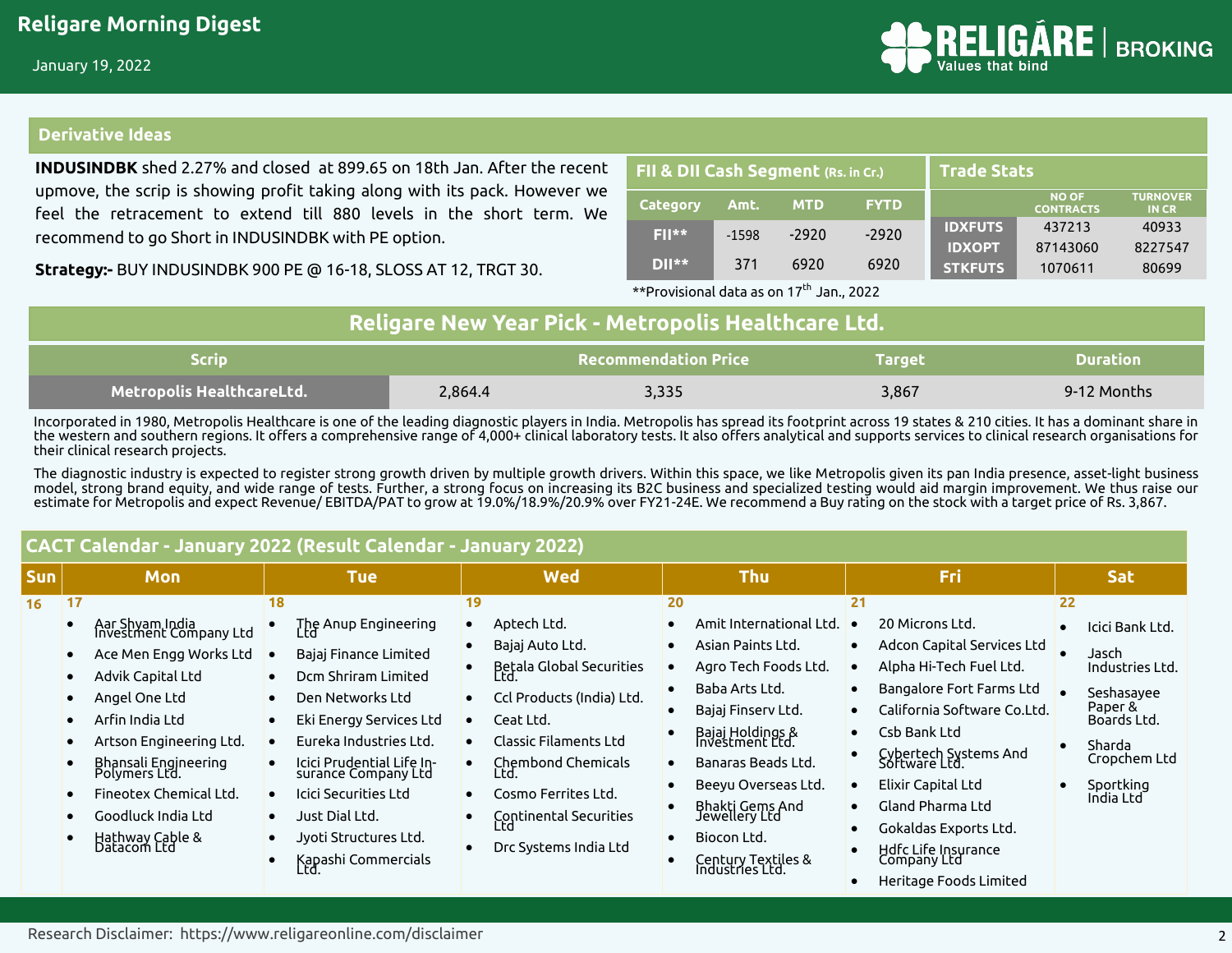

# **CACT Calendar - January 2022 (Result Calendar - January 2022)**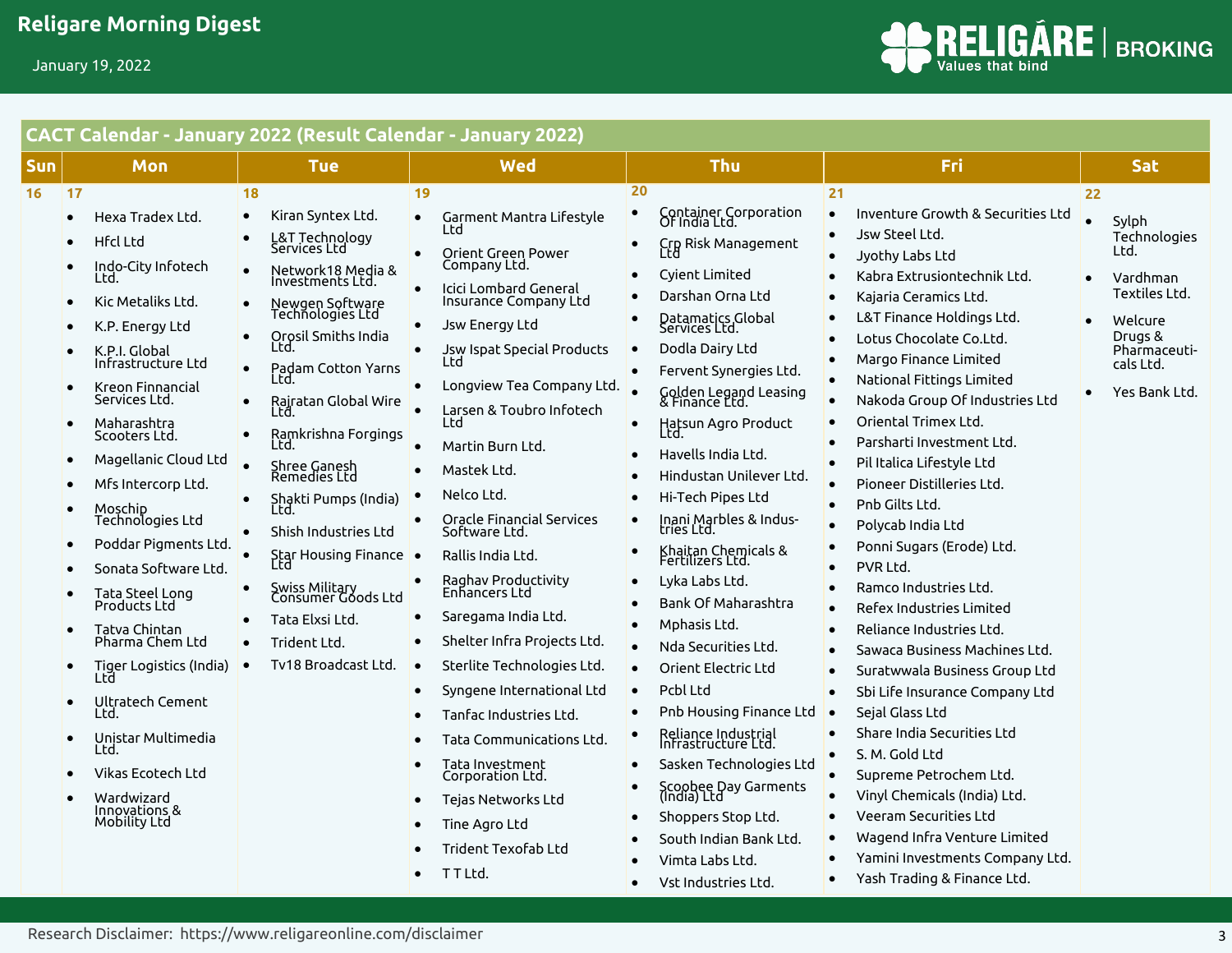

| <b>CACT Calendar - January 2022 (Cash Dividend)</b> |  |
|-----------------------------------------------------|--|
|-----------------------------------------------------|--|

| <b>Sun</b> | Mon                                                     | \Tue\ | Wed                                                            | Thu                                                                             | Fri              | <b>Sat</b> |
|------------|---------------------------------------------------------|-------|----------------------------------------------------------------|---------------------------------------------------------------------------------|------------------|------------|
|            | Hinduja Global Solutions Ltd.<br>Info Edge (India) Ltd. |       | 19<br>Anand Rathi Wealth Ltd<br>Tata Consultancy Services Ltd. | 20<br>HCL Technologies Ltd.<br>Railtel Corporation Of India Ltd<br>Siemens Ltd. | 21<br>Wipro Ltd. |            |

|            | CACT Calendar - January 2022 (E.G.M.) |            |            |                              |  |     |  |  |  |  |
|------------|---------------------------------------|------------|------------|------------------------------|--|-----|--|--|--|--|
| <b>Sun</b> | <b>Mon</b>                            | <b>Tue</b> | <b>Wed</b> | ⊺hu                          |  | sac |  |  |  |  |
|            |                                       |            |            | 20                           |  |     |  |  |  |  |
|            |                                       |            |            | Maharashtra Corporation Ltd. |  |     |  |  |  |  |

|     | <b>CACT Calendar - January 2022 (Stock Split)</b> |                |            |                                 |  |     |  |  |  |  |
|-----|---------------------------------------------------|----------------|------------|---------------------------------|--|-----|--|--|--|--|
| Sun | Mon                                               | $\mathsf{Tue}$ | <b>Wed</b> | Thu                             |  | Sat |  |  |  |  |
| 16  |                                                   |                |            | 20                              |  |     |  |  |  |  |
|     | Eldeco Housing & Industries Ltd.                  |                |            | Visagar Financial Services Ltd. |  |     |  |  |  |  |

| <b>CACT Calendar - January 2022 (Right Issue of Equity Shares)</b> |            |                                  |            |                                                                 |  |  |  |  |  |  |
|--------------------------------------------------------------------|------------|----------------------------------|------------|-----------------------------------------------------------------|--|--|--|--|--|--|
| <b>Sun</b>                                                         | <b>Mon</b> | Tue                              | <b>Wed</b> |                                                                 |  |  |  |  |  |  |
|                                                                    |            |                                  |            |                                                                 |  |  |  |  |  |  |
|                                                                    |            | Joonktollee Tea & Industries Ltd |            | $\blacksquare$ Veer Global Infraconstruction Ltd $\blacksquare$ |  |  |  |  |  |  |

| <b>CACT Calendar - January 2022 (Bonus issue 1:2)</b> |     |      |            |                                 |     |  |  |  |  |  |
|-------------------------------------------------------|-----|------|------------|---------------------------------|-----|--|--|--|--|--|
| Sun                                                   | Mon | Tuel | <b>Wed</b> | Thu                             | Fri |  |  |  |  |  |
| 16                                                    |     |      |            | 20                              |     |  |  |  |  |  |
|                                                       |     |      |            | Visagar Financial Services Ltd. |     |  |  |  |  |  |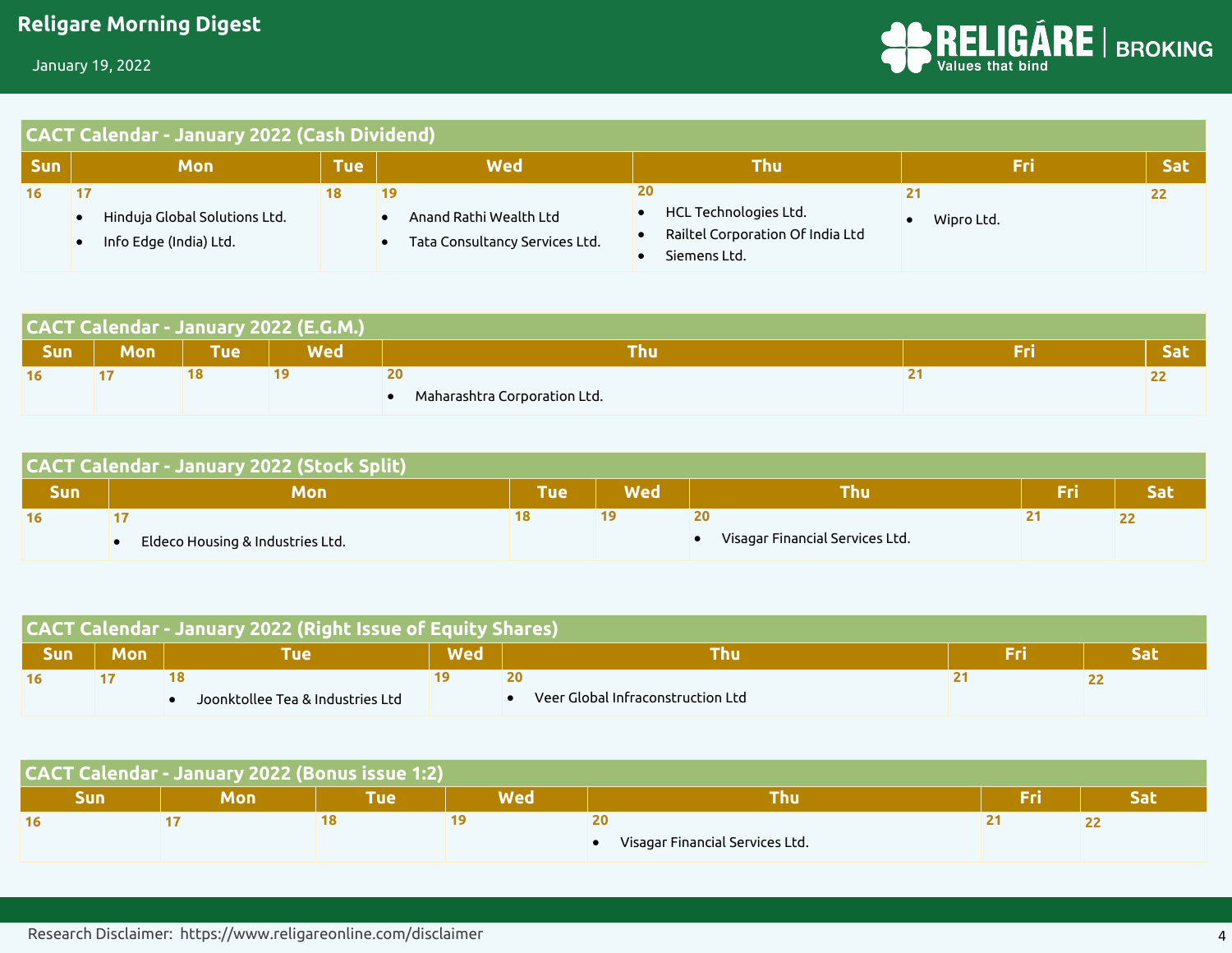January 19, 2022

#### **Religare Investment Calls**



| <b>Name of the Company</b>                             | <b>Reco Date</b> | <b>Current</b><br>Rating* | <b>Product Type</b>          | <b>Reco</b><br><b>Price</b> | <b>Target</b><br><b>Price</b> | <b>Upside %</b> | <b>CMP</b> | <b>Expected returns</b><br>from CMP % |
|--------------------------------------------------------|------------------|---------------------------|------------------------------|-----------------------------|-------------------------------|-----------------|------------|---------------------------------------|
| <b>Coromandel International</b>                        | 28-Dec-2020      | Buy                       | New Year Picks 2021          | 802                         | 978                           | 21.9%           | 783        | 25.0%                                 |
| <b>Exide Industries</b>                                | 24-May-2021      | <b>Buy</b>                | <b>Thematic Portfolio</b>    | 187                         | 229                           | 22.5%           | 179        | 27.9%                                 |
| Mahindra & Mahindra                                    | 24-May-2021      | <b>Buy</b>                | <b>Thematic Portfolio</b>    | 819                         | 1,087                         | 32.7%           | 892        | 21.8%                                 |
| <b>CSB Bank</b>                                        | 11-Aug-2021      | <b>Buy</b>                | <b>High Conviction Ideas</b> | 326                         | 432                           | 32.5%           | 242        | 78.4%                                 |
| Britannia Industries                                   | 16-Aug-2021      | Buy                       | <b>High Conviction Ideas</b> | 3,640                       | 4,265                         | 17.2%           | 3,622      | 17.8%                                 |
| Nippon Life IndiaAsset Management                      | 23-Aug-2021      | <b>Buy</b>                | <b>High Conviction Ideas</b> | 391                         | 492                           | 25.8%           | 355        | 38.6%                                 |
| <b>Phillips Carbon Black</b>                           | 13-Sep-2021      | <b>Buy</b>                | <b>High Conviction Ideas</b> | 246                         | 306                           | 24.4%           | 245        | 25.0%                                 |
| <b>Orient Electric</b>                                 | 22-Sep-2021      | <b>Buy</b>                | <b>High Conviction Ideas</b> | 344                         | 439                           | 27.6%           | 365        | 20.3%                                 |
| The Ramco Cements                                      | 07-Oct-2021      | <b>Buy</b>                | <b>High Conviction Ideas</b> | 1,000                       | 1,237                         | 23.6%           | 971        | 27.3%                                 |
| <b>Berger Paints (I)</b>                               | 29-Oct-2021      | <b>Buy</b>                | Diwali Picks 2021            | 738                         | 900                           | 22.0%           | 761        | 18.2%                                 |
| <b>Crompton Greaves Consumer</b><br><b>Electricals</b> | 29-Oct-2021      | Buy                       | Diwali Picks 2021            | 466                         | 577                           | 23.8%           | 435        | 32.6%                                 |
| <b>JK Lakshmi Cement</b>                               | 29-Oct-2021      | Buy                       | Diwali Picks 2021            | 610                         | 758                           | 24.3%           | 609        | 24.5%                                 |
| <b>Kajaria Ceramics</b>                                | 29-Oct-2021      | Hold                      | Diwali Picks 2021            | 1,201                       | 1,459                         | 21.5%           | 1,365      | 6.9%                                  |

**\*Current rating is based on returns potential** 

**Buy** - Potential Returns **>10%** over 12 months

**Hold** - Potential Returns **<10%** over 12 months

For Religare Investment calls performance [Click here](https://cms.religareonline.com/media/11843/investment-call-edm_new.jpg)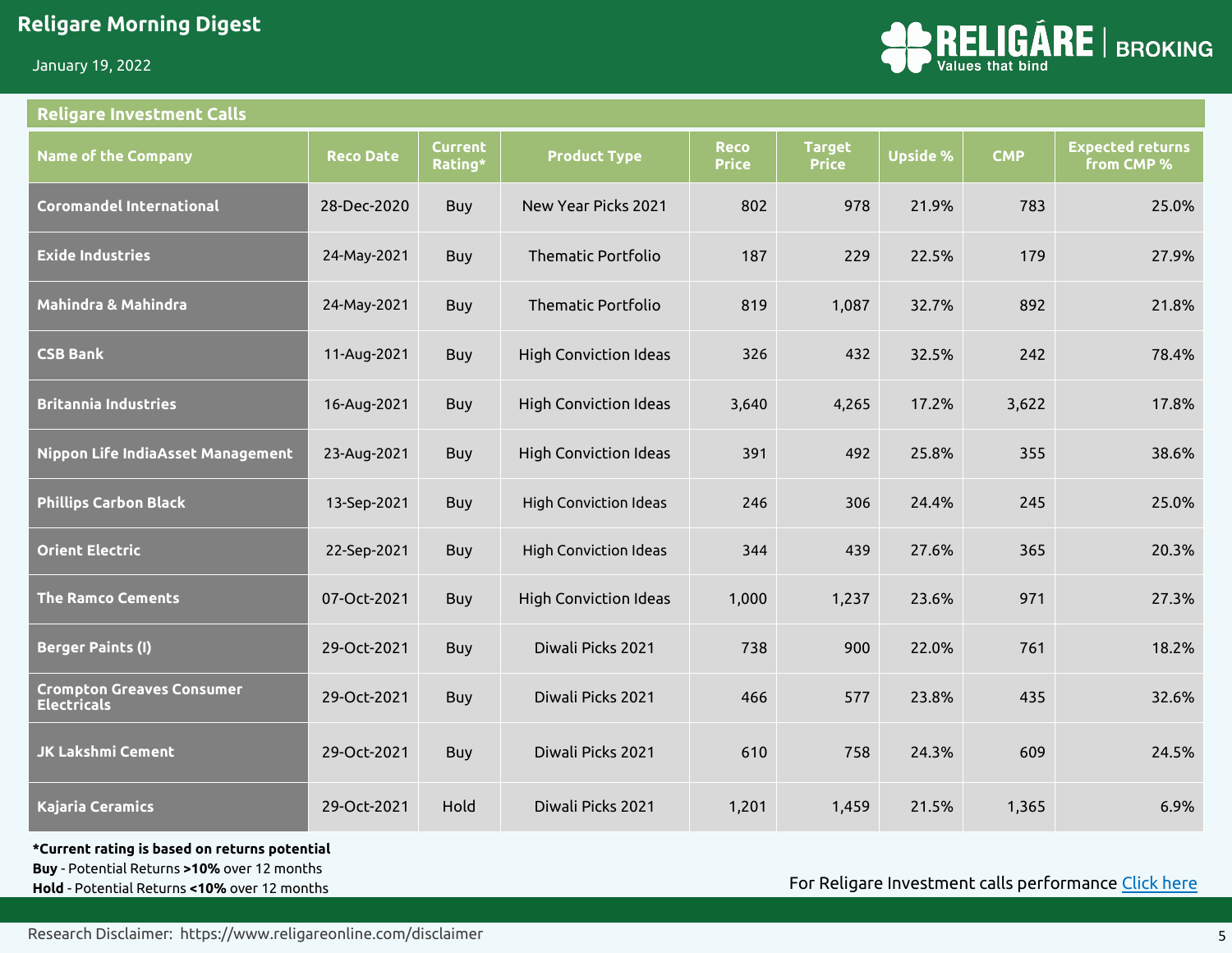January 19, 2022

#### **Religare Investment Calls**



| <b>Name of the Company</b>      | <b>Reco Date</b> | <b>Current</b><br>Rating* | <b>Product Type</b>          | <b>Reco</b><br><b>Price</b> | <b>Target</b><br><b>Price</b> | <b>Upside %</b> | <b>CMP</b> | <b>Expected returns</b><br>from CMP % |
|---------------------------------|------------------|---------------------------|------------------------------|-----------------------------|-------------------------------|-----------------|------------|---------------------------------------|
| Polycab India                   | 29-Oct-2021      | Hold                      | Diwali Picks 2021            | 2,269                       | 2,890                         | 27.4%           | 2,659      | 8.7%                                  |
| <b>Vguard Industries</b>        | 29-Oct-2021      | Buy                       | Diwali Picks 2021            | 261                         | 321                           | 23.0%           | 223        | 43.9%                                 |
| <b>Whirlpool India</b>          | 29-Oct-2021      | Buy                       | Diwali Picks 2021            | 2,291                       | 2,998                         | 30.9%           | 1,829      | 63.9%                                 |
| <b>Kansai Nerolac Paints</b>    | 18-Nov-2021      | <b>Buy</b>                | <b>High Conviction Ideas</b> | 605                         | 705                           | 16.5%           | 602        | 17.1%                                 |
| <b>Ashok Leyland</b>            | 28-Dec-21        | <b>Buy</b>                | New Year Picks 2022          | 123                         | 155                           | 26.0%           | 135        | 14.4%                                 |
| <b>Bajaj Auto</b>               | 28-Dec-21        | Buy                       | New Year Picks 2022          | 3,154                       | 3,997                         | 26.7%           | 3,401      | 17.5%                                 |
| <b>Bharti Airtel</b>            | 28-Dec-21        | Buy                       | New Year Picks 2022          | 676                         | 863                           | 27.7%           | 714        | 20.8%                                 |
| <b>Biocon</b>                   | 28-Dec-21        | Buy                       | New Year Picks 2022          | 357                         | 437                           | 22.4%           | 349        | 25.3%                                 |
| <b>Birlasoft</b>                | 28-Dec-21        | <b>Buy</b>                | New Year Picks 2022          | 527                         | 639                           | 21.3%           | 535        | 19.5%                                 |
| <b>CCL Products</b>             | 28-Dec-21        | <b>Buy</b>                | New Year Picks 2022          | 431                         | 535                           | 24.1%           | 432        | 23.8%                                 |
| <b>Godrej Consumer Products</b> | 28-Dec-21        | <b>Buy</b>                | New Year Picks 2022          | 955                         | 1,178                         | 23.4%           | 928        | 26.9%                                 |
| <b>Metropolis Healthcare</b>    | 28-Dec-21        | <b>Buy</b>                | New Year Picks 2022          | 3,335                       | 3,867                         | 16.0%           | 2,864      | 35.0%                                 |

**\*Current rating is based on returns potential** 

**Buy** - Potential Returns **>10%** over 12 months **Hold** - Potential Returns **<10%** over 12 months

For Religare Investment calls performance [Click here](https://cms.religareonline.com/media/11843/investment-call-edm_new.jpg)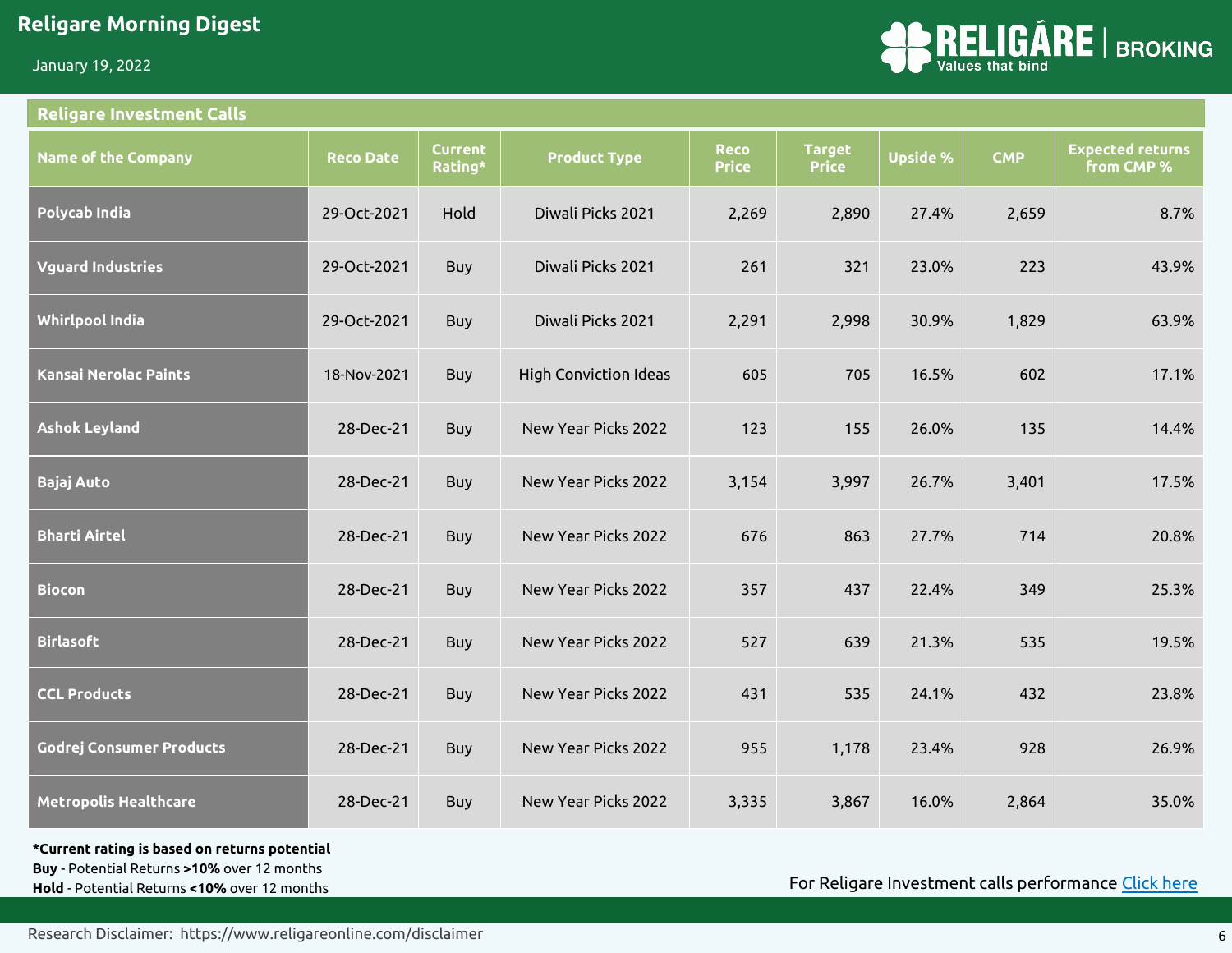

# **Thematic Basket - Financial Services**

| <b>Company</b>                  | Industry    | <b>CMP</b> | <b>Accumulation Zone</b> | <b>Upside Potential</b> |
|---------------------------------|-------------|------------|--------------------------|-------------------------|
| <b>L&amp;T Finance Holdings</b> | <b>NBFC</b> | 78.45      | 82-89                    | 105-120                 |
| <b>Muthoot Finance</b>          | <b>NBFC</b> | 1,463.25   | 1,460-1,610              | 1,740-1,980             |

To read full report for Thematic Basket - Financial Services [click here](https://cms.religareonline.com/media/10257/thematic-basket-financial-services.pdf)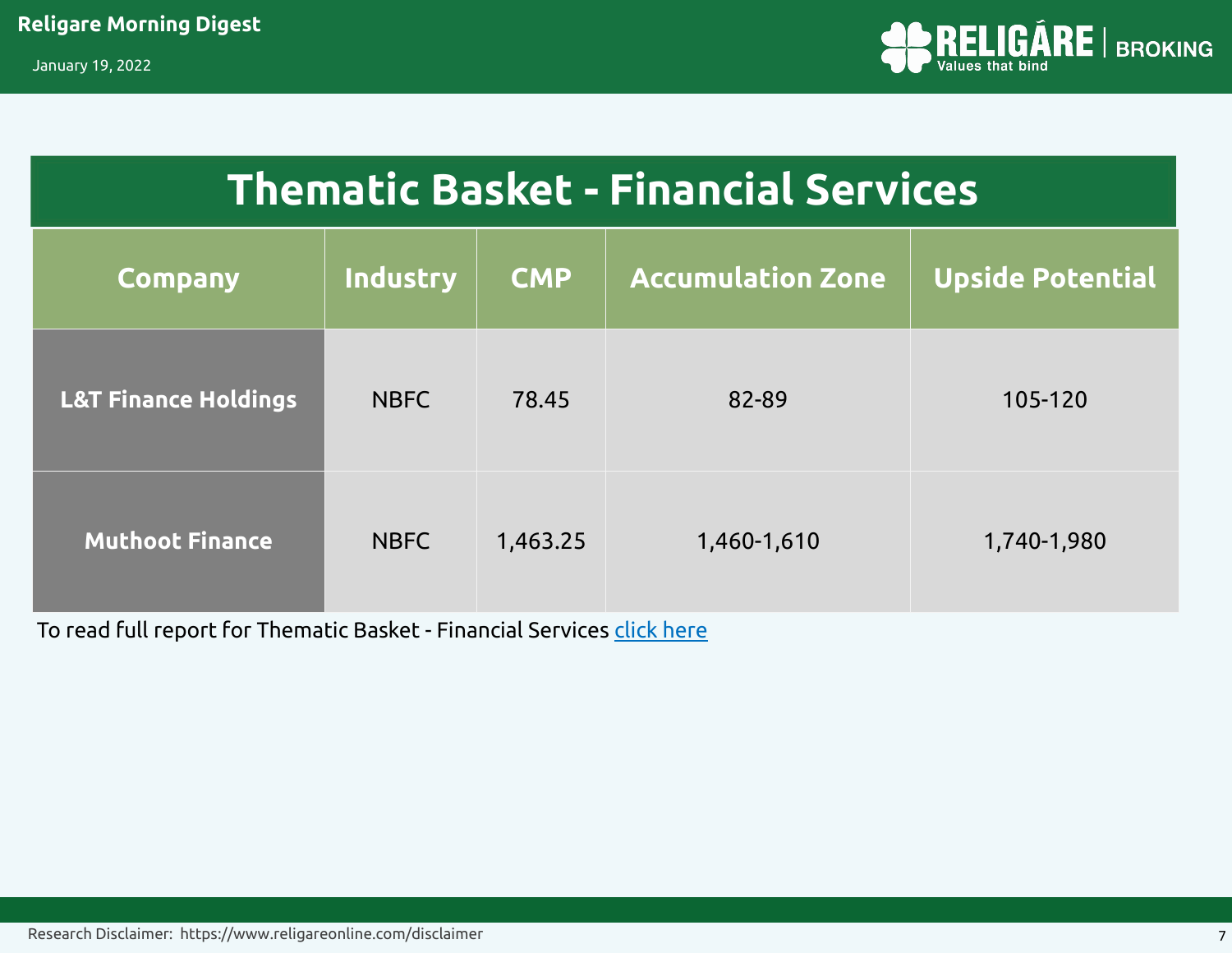#### **Research Product Basket**

- For every client, the advisor must allocate a specific proportion of funds for trading and investing depending on the risk taking ability and willingness of the client and their investment goals.
- The below mentioned product basket tries to address the way to deal with the trading portfolio (cash/derivative) for optimum effectiveness of research calls.
- It is recommended to divide your trading funds for various types of calls and not invest the entire amount for 1 or 2 calls only.

|                       |                                                                                                                                                                                                                                                                                                                                             |                                                                                                                                                                                                                       | For 1L margin*         |                                                                                                                                                                                                                                                                                           |  |        |                  |  |  |  |
|-----------------------|---------------------------------------------------------------------------------------------------------------------------------------------------------------------------------------------------------------------------------------------------------------------------------------------------------------------------------------------|-----------------------------------------------------------------------------------------------------------------------------------------------------------------------------------------------------------------------|------------------------|-------------------------------------------------------------------------------------------------------------------------------------------------------------------------------------------------------------------------------------------------------------------------------------------|--|--------|------------------|--|--|--|
| Call / Product        | <b>Call Frequency</b>                                                                                                                                                                                                                                                                                                                       | No. of calls                                                                                                                                                                                                          | Avg open call duration | % funds allocated                                                                                                                                                                                                                                                                         |  | Total  | <b>Per Call</b>  |  |  |  |
| <b>Intraday Calls</b> | Intraday                                                                                                                                                                                                                                                                                                                                    | $2 - 3$                                                                                                                                                                                                               | $<$ 1 day              | 25%                                                                                                                                                                                                                                                                                       |  | 25,000 | 8,000            |  |  |  |
| Live / RMD Calls      | Daily                                                                                                                                                                                                                                                                                                                                       | $3 - 4$                                                                                                                                                                                                               | $3 - 4$ days           | 30%                                                                                                                                                                                                                                                                                       |  | 30,000 | 4,000            |  |  |  |
| <b>Master Pick</b>    | Weekly                                                                                                                                                                                                                                                                                                                                      |                                                                                                                                                                                                                       | 1 month                | 15%                                                                                                                                                                                                                                                                                       |  | 15,000 | 5,000            |  |  |  |
| <b>Religare Alpha</b> | Opportunity                                                                                                                                                                                                                                                                                                                                 | <b>NA</b>                                                                                                                                                                                                             | $2 - 3$ months         | 20%                                                                                                                                                                                                                                                                                       |  | 20,000 | As per weightage |  |  |  |
| Cash                  |                                                                                                                                                                                                                                                                                                                                             | <b>NA</b>                                                                                                                                                                                                             |                        | 10%                                                                                                                                                                                                                                                                                       |  | 10,000 |                  |  |  |  |
| <b>Intraday Calls</b> |                                                                                                                                                                                                                                                                                                                                             |                                                                                                                                                                                                                       |                        | These calls are flashed live on Ms Lync and ODIN with the purpose of squaring off positions on the same day. As a policy, we restrict our intraday<br>cash market calls to less than 4 calls a day. Hence, funds should be allocated accordingly to have provision to trade in all calls. |  |        |                  |  |  |  |
| Live / RMD Calls      | 2 super ideas are flashed in RMD daily with a view of 3-4 days. Additionally as per market opportunity, we flash live calls during the day (including<br>BTST calls). 3-4 such calls are made on a daily basis which might be open for 3-4 days. Funds should be allocated keeping in mind that there will<br>be 7-8 such open calls daily. |                                                                                                                                                                                                                       |                        |                                                                                                                                                                                                                                                                                           |  |        |                  |  |  |  |
| Master Pick           | This is our weekly recommendation shortlisted on the basis of techno-funda analysis. 15% of funds is recommended to be allocated for Master<br>Pick considering that there will be 3 open calls. The average open duration for this call will be 1 month.                                                                                   |                                                                                                                                                                                                                       |                        |                                                                                                                                                                                                                                                                                           |  |        |                  |  |  |  |
| <b>Religare Alpha</b> |                                                                                                                                                                                                                                                                                                                                             | This is a portfolio of 8-10 stocks which are held with a view of 2-3 months. It is recommended to allocate 20% of funds for building this portfolio<br>which will provide stability to the overall trading portfolio. |                        |                                                                                                                                                                                                                                                                                           |  |        |                  |  |  |  |
| Cash                  |                                                                                                                                                                                                                                                                                                                                             |                                                                                                                                                                                                                       |                        | 10% surplus cash in the portfolio should be kept for the purposes of allocating it to opportunities as and when they arrive.                                                                                                                                                              |  |        |                  |  |  |  |

|                         | For derivative market trading                                                                                                                                                                                                                                            | For 1L margin* |                                                                                                |                   |              |                 |  |  |  |  |  |
|-------------------------|--------------------------------------------------------------------------------------------------------------------------------------------------------------------------------------------------------------------------------------------------------------------------|----------------|------------------------------------------------------------------------------------------------|-------------------|--------------|-----------------|--|--|--|--|--|
| Call / Product          | <b>Call Frequency</b>                                                                                                                                                                                                                                                    | No. of calls   | Avg open call duration                                                                         | % funds allocated | <b>Total</b> | <b>Per Call</b> |  |  |  |  |  |
| <b>Derivative Ideas</b> | <b>Daily</b>                                                                                                                                                                                                                                                             | $1 - 2$        | $1 - 3$ days                                                                                   | 40%               | 40,000       | 40,000          |  |  |  |  |  |
| Live calls              | Intraday / Daily                                                                                                                                                                                                                                                         | $1 - 2$        | $3 - 4$ days                                                                                   | 50%               | 50,000       | 50,000          |  |  |  |  |  |
| Cash                    |                                                                                                                                                                                                                                                                          | <b>NA</b>      |                                                                                                | 10%               | 10,000       |                 |  |  |  |  |  |
| <b>Derivative Ideas</b> | I derivative idea is shared in RMD daily. It can be a plain vanilla F&O buy/sell call or an option strategy. Funds should be allocated assuming 2<br>such calls will be open at any time. These calls are open for 3-4 days on an average.                               |                |                                                                                                |                   |              |                 |  |  |  |  |  |
| <b>Live Calls</b>       | These calls are flashed on MS Lync and ODIN during live market hours. These calls can be intraday or with a view of 2-3 days. Funds should be<br>allocated considering 2 such calls will be open at any time. 3/4 times, these calls will be on Nifty / Bank Nifty only. |                |                                                                                                |                   |              |                 |  |  |  |  |  |
| Cash                    |                                                                                                                                                                                                                                                                          |                | It is recommended to hold 10% cash to capitalize on any opportunity that may arise in markets. |                   |              |                 |  |  |  |  |  |

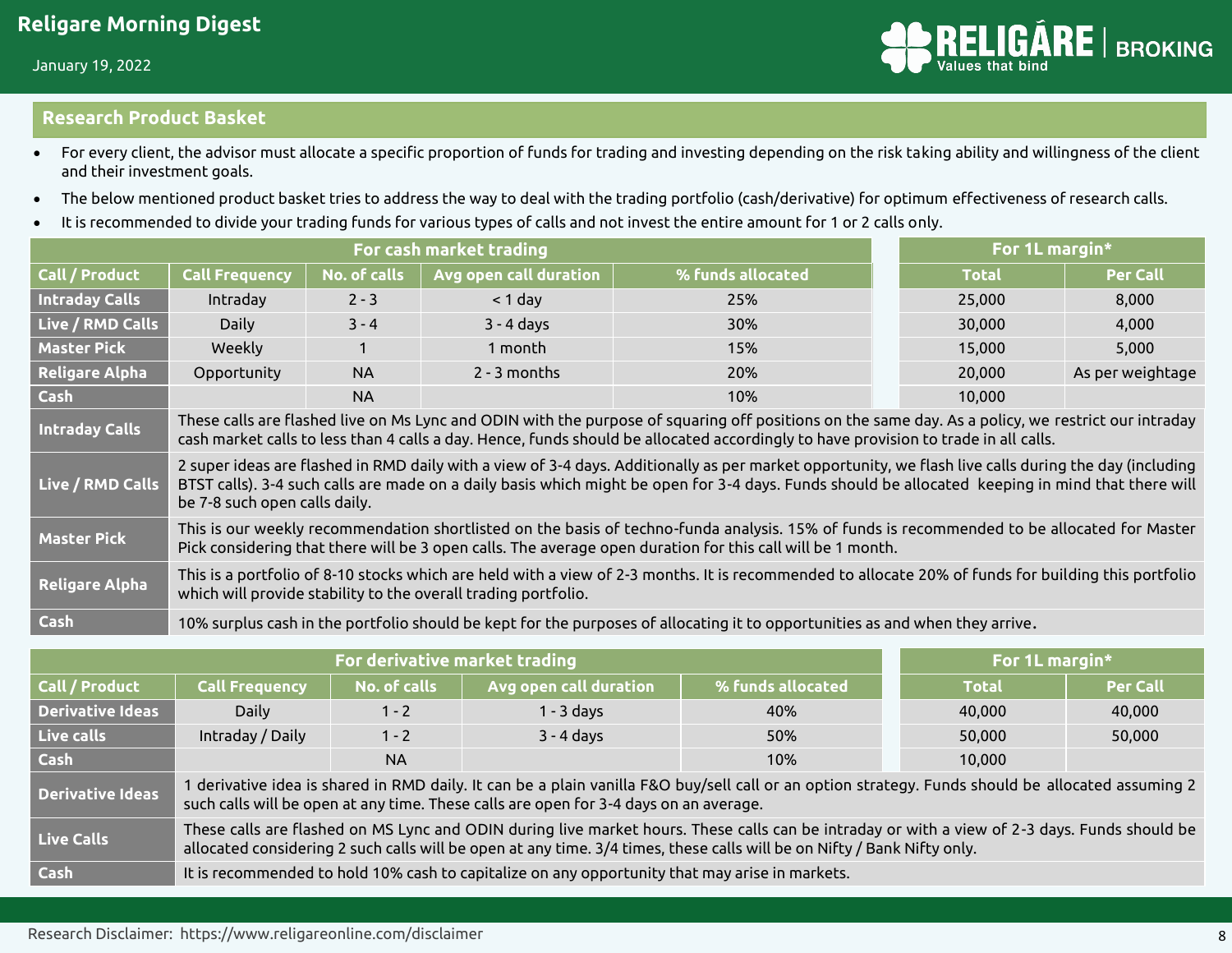January 19, 2022



## **Research Analysts**

| Ajit Mishra          | ajit.mishra@religare.com   |
|----------------------|----------------------------|
| Manoj M Vayalar      | manoj.vayalar@religare.com |
| Nirvi Ashar          | nirvi.ashar@religare.com   |
| <b>Rohit Khatri</b>  | rohit.khatri@religare.com  |
| <b>Suhanee Shome</b> | suhanee.shome@religare.com |
| <b>Gauray Arora</b>  | gaurav.arora3@religare.com |